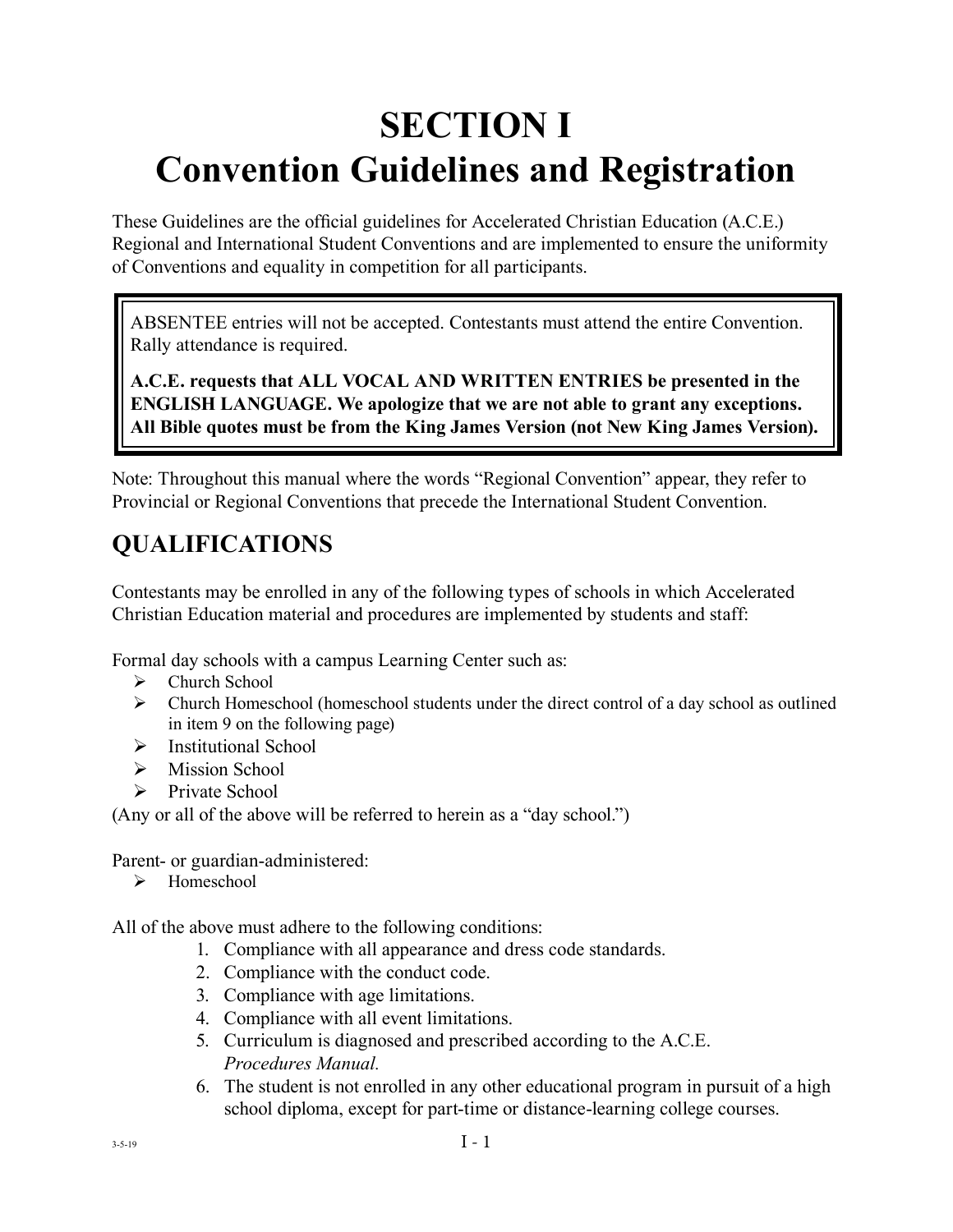- 7. Each contestant must be currently enrolled and actively studying in a complete course of at least two of the five Accelerated Christian Education core subjects (math, English, social studies, science, or Word Building).
- 8. Homeschool students from different homeschools may combine for group events, provided they register as a single school, and must adhere to the same event limitations as a day school.
- 9. Church homeschool students may compete with the church school students, provided:
	- a) Church school staff diagnose and prescribe curriculum.
	- b) PACE Tests are completed under supervision of church school staff.
	- c) Church school maintains academic and permanent records.

A day school or homeschool using the Accelerated Christian Education program qualifies to send a contestant or contestants to an **authorized Regional Student Convention** for entries listed on the EVENTS LIST (CF13).

### **NUMBER OF ENTRIES PER SCHOOL**

- $\triangleright$  In events involving more than four students, or in a group elimination event such as PACE Bowl, Basketball, and Volleyball, the limit is one entry per event per school.
- $\triangleright$  In other elimination events (Checkers, Chess, Table Tennis, and Tennis) a school is allowed three entries per event.
- ¾ In One-Act Play and Bible Bowl, a school is allowed three entries.
- $\triangleright$  In all other events, a school is allowed six entries per event.
- $\triangleright$  Each contestant may have only one entry in an event. (For example, your school may have two vocal mixed trios, but no student may be entered in both.)

**The Regional Convention may not establish policies contrary to the**  *Student Convention Guidelines***.**

## **PARTICIPANT ELIGIBILITY**

- 1. Students who attain their thirteenth birthday by December 31, prior to ISC, and who have not attained their twentieth birthday by the same date are eligible to attend Student Convention the following spring.
- 2. Students who graduate or complete their graduation requirements at any time during the current school year may still compete.
- 3. Students who have graduated from high school prior to the present school year are not eligible to compete at the Convention regardless of their age.
- 4. Married students, parents, or expectant parents are not eligible to compete.
- 5. Students may not be recruited from any type school for participation at the Convention.
- 6. Students not on a Regional Student Convention athletic roster or Events List **WILL NOT BE ELIGIBLE** for any ISC athletic events.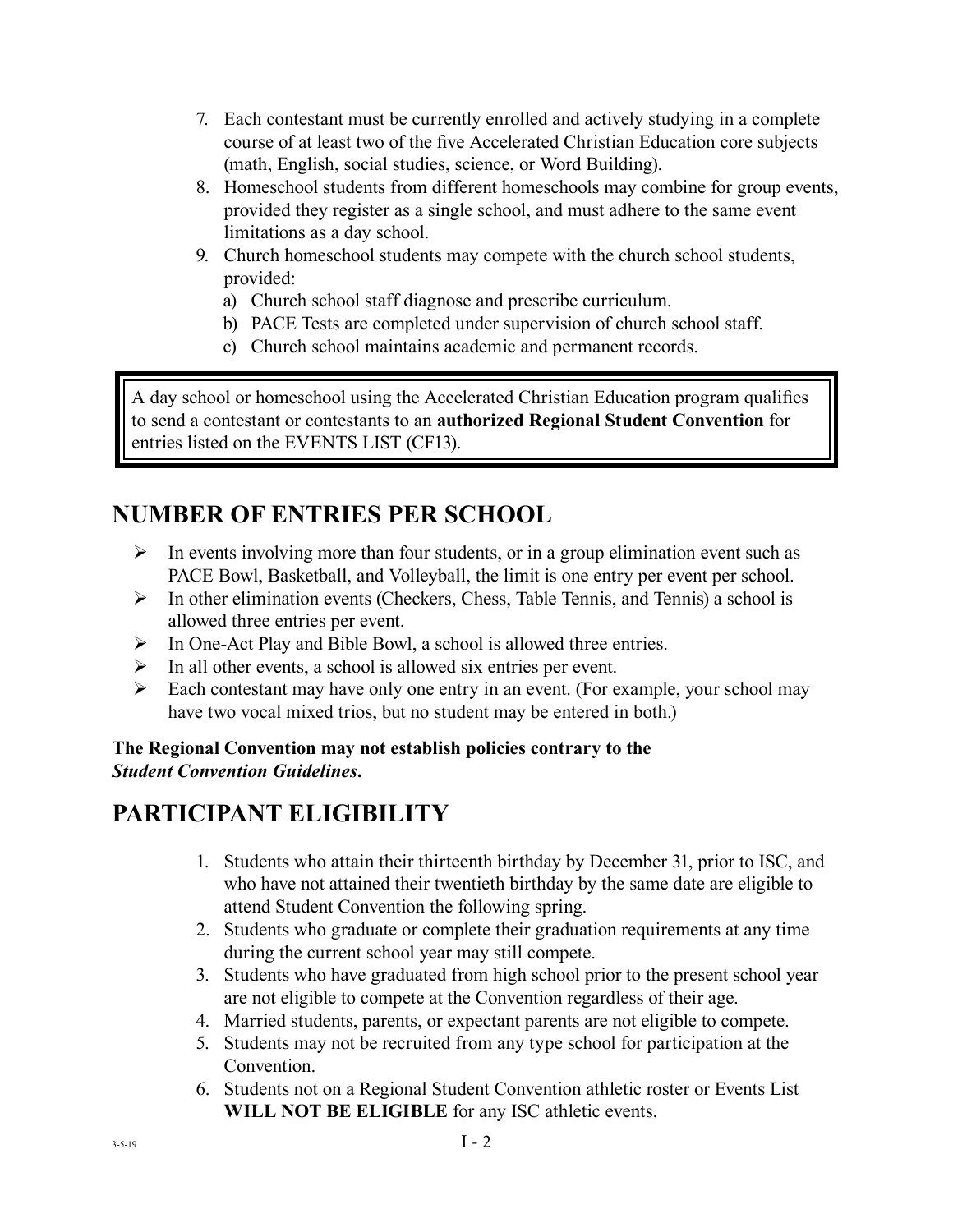**NOTE:** Students must be enrolled in only one school at the time of Convention to be qualified to compete, except for part-time or distance-learning college courses. If a student qualifies at the Regional Convention but then moves and enrolls in another school, he/she may not compete with his/her former school. The student may compete with the present school at Internationals with special permission from the Manager of A.C.E. Student Conventions.

**First through third** places in elimination events (**Exception: TOP FOUR TEAMS IN BASKETBALL AND VOLLEYBALL IN EACH REGIONAL CONVENTION** will be permitted to compete at ISC) and **first through sixth** places in nonelimination events from an **authorized Regional Convention** are eligible to compete at the International Convention. (Elimination events are any event where a participant plays against an opponent.)

**Exceptions and Clarifications:** Several official events do not require a particular placement at the Regional level to qualify for International Student Convention. In these Open Competition Events, no matter what place was earned at the regional level or if a student did not compete in this event at the regional level, he/she may enter at the International Student Convention. For specific Open Competition Events, see the current Events List. **Note:** Even though these are open events, they do count toward the total number of entries submitted/entered for the participant and the school.

# **NUMBER OF INDIVIDUAL EVENTS**

- 1. A contestant may enter any six **performance** events with exceptions noted below. (Performance events are events that require the participant to compete during the actual Convention; that is, all athletic events, speech and drama, Bible Memory, and so on.)
- 2. A student may enter numerous nonperformance events, as approved by his/her parents. (Nonperformance events are events that only require the participant to submit his/her entry.)
- 3. The total combined number of performance and nonperformance events must not exceed twelve.

#### **Exceptions and Clarifications:**

- 1. Each student may enter only two elimination events. (Elimination events are Basketball, Volleyball, Table Tennis, Tennis, Chess, Checkers, and PACE Bowl.) Those who participate in any two of these events may enter only two other performance events that involve four or more contestants.
- 2. Each contestant may enter no more than three athletic events.
- 3. A student may not participate in two identical events (that is, two male duets, and so on).
- 4. Each contestant must be present the entire Convention and must attend all scheduled rallies.

Note: Color Guard and Flag Corps are performance events and count toward the total number of allowed performance events (six).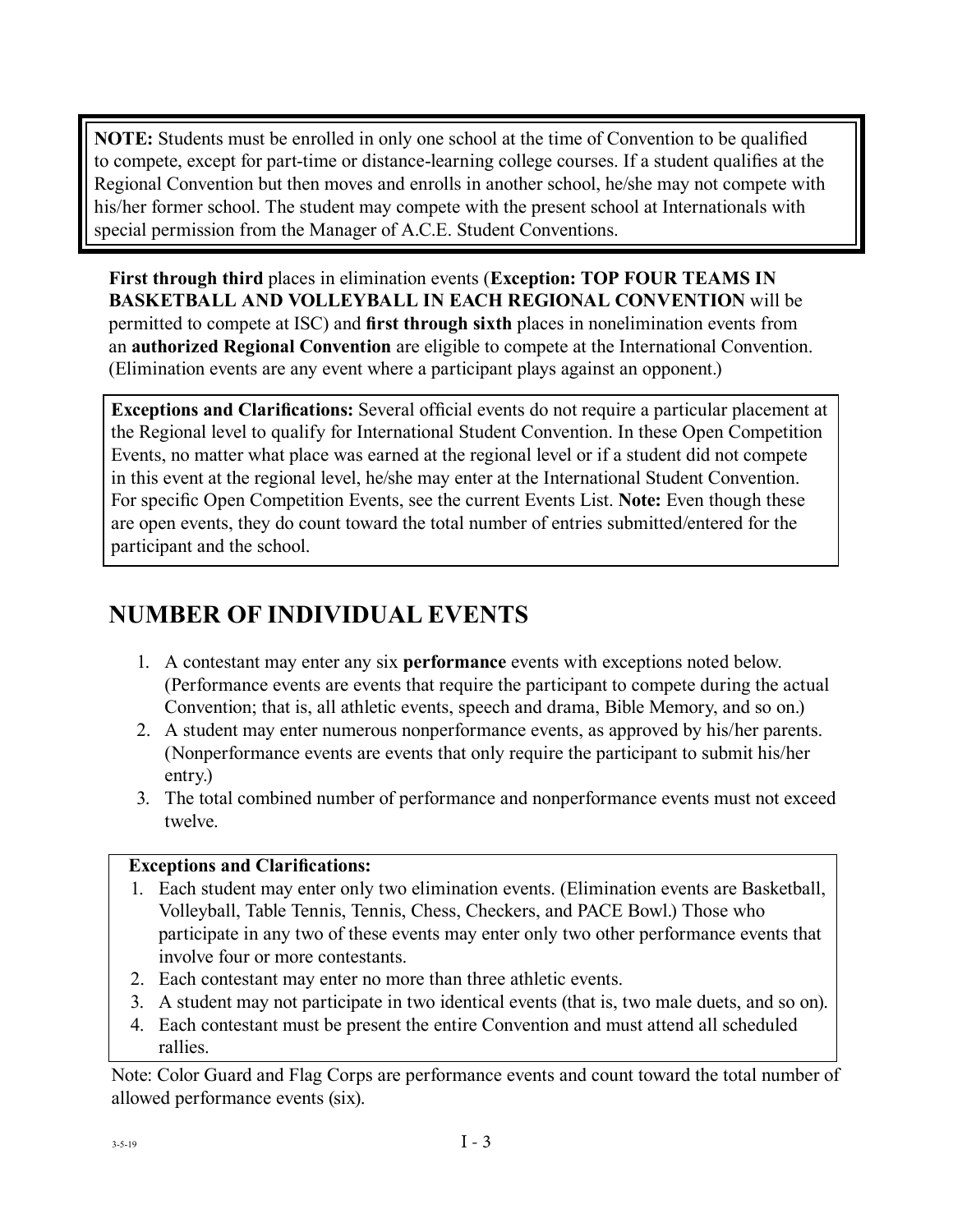### **NO ABSENTEE ENTRIES ACCEPTED**

#### **Regional Student Convention Exceptions:**

- A student may now compete in 8 performance events instead of 6.
- A student may now enter 3 elimination events instead of 2.
- A student may now enter 4 athletic events instead of 3.
- Students who participate in any athletic events must enter at least two nonathletic events.

If a contestant qualifies for the International Student Convention in a performance event involving two or more students (that is, Male Trio, Female Quartet, 400 meter-relay, and so on) and one member of the group does not attend Internationals, a school may substitute a student who **had competed at the Regional Convention** and is qualified to come to the International Student Convention competition, providing he/she does not exceed the total number of events allowed (twelve).

**Exceptions and Clarifications:** In nonperformance events involving two or more participants (Radio Program, Scripture Video, Science Exhibits, and so on), entries will be accepted at the International Student Convention as long as one member of the group is in attendance. Only those group members in attendance will receive recognition for the entry—no absentee awards.

### **ENTRIES**

All contestants **are required** to submit or to perform at the International Convention the same entry with which they won at the Regional Convention. All written entries, outlines, and scripts must be typed (as requirements specify). Please refer to the appropriate section of the Guidelines for specific details. For Regional Conventions, three (3) copies are required. All copies must be in one single clear plastic page protector with the student's name, school name, school customer number, address, and telephone number clearly visible on the front. For International Convention, submit all events as directed in each category.

All art, sculpture, needle/thread, and photography entries must have a 3'' x 5'' card with the **entry name, student's name, school name, school customer number, address, and telephone number** securely attached to the entry.

#### **A COLOR PHOTO IS REQUIRED FOR ALL PLATFORM EVENTS, MUSIC EVENTS, AND NEEDLE/THREAD (GARMENTS ONLY) ENTRIES.**

A color photo (snapshot or Polaroid) of the contestant(s) simulating his/her performance **MUST BE** provided at the time of competition (that is, student holding puppets, singing, and so on). This is not to be a school picture or portrait. For platform events and music events, this must be a snapshot or Polaroid of the contestant or contestants wearing the outfit or costume in which the event will be performed.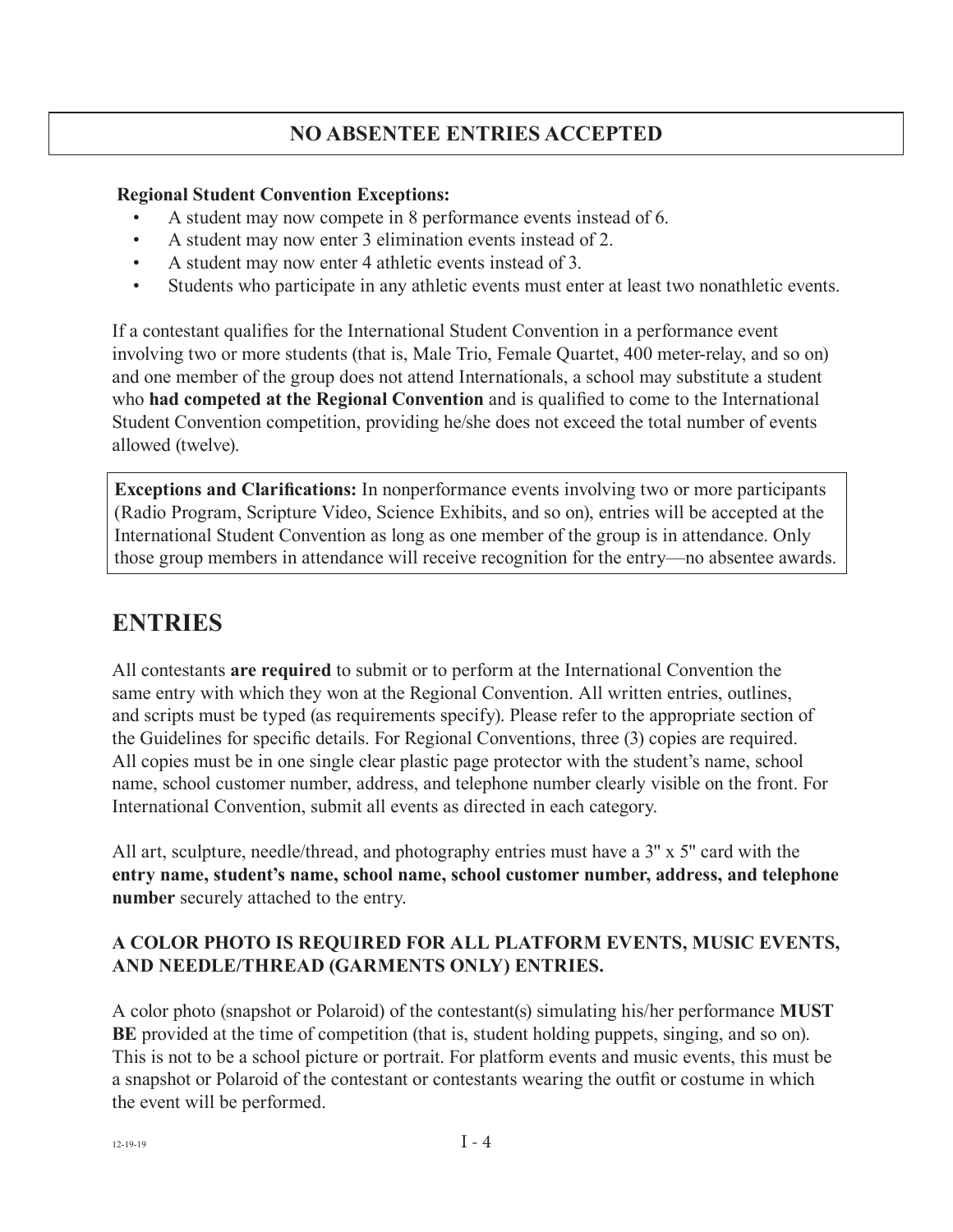Girls submitting a Needle/Thread entry (garment only) must each include a color photo of the garment being modeled. Please print student's name, school name, school customer number, and complete address on the back of the photo.

### **INTERNATIONAL STUDENT CONVENTION:**

Written Entries, Website Design, PowerPoint Presentations, Music Composition, Music Arranging, Radio Program, Scripture Video, and A.C.E. Character Trait Video will be submitted electronically prior to Convention. When you register your school for ISC, you will receive an email with instructions on how to submit your early entries.

All art, science, social studies, photography, and needle/thread entries are to be turned in at Convention. For platform and music performance events, scripts, outlines, music, judging forms, and photos are to be presented to the judges at the time of performance by the contestant. **BE SURE TO READ EACH DIVISION'S REQUIREMENTS BEFORE SUBMITTING FORMS. POINTS WILL BE SUBTRACTED FOR NOT PROVIDING PROPER CURRENT JUDGE'S FORMS WHERE REQUIRED.**

#### **IMPORTANT:**

**DO NOT BRING JUDGE'S FORMS TO INTERNATIONAL CONVENTION FOR ART, PHOTOGRAPHY, NEEDLE/THREAD, SOCIAL STUDIES, AND SCIENCE ENTRIES. JUDGE'S FORMS ARE REQUIRED FOR MUSIC AND PLATFORM EVENTS AND CREATIVE COMPOSITIONS.**

The Chief Judge will return two copies of outlines, scripts, speeches, and original music after your performance. Written Entries, Musical Compositions, Musical Arrangements, Radio Programs, Scripture Videos, A.C.E. Character Trait Videos, PowerPoint Presentations, and Website Designs **WILL NOT BE RETURNED.**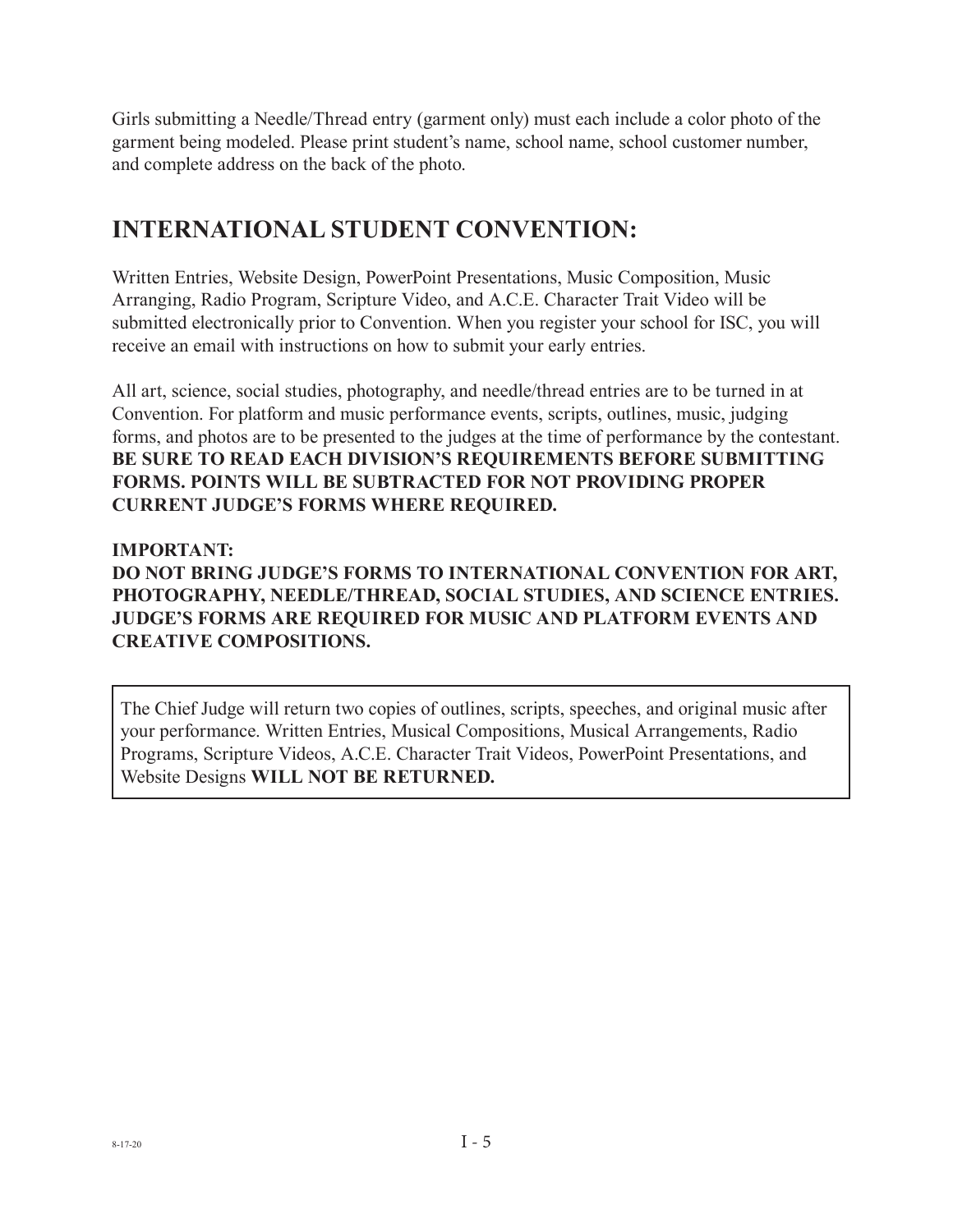### **EVENTS OF THE HEART**

The Events of the Heart category is designed to allow students who are not able to be competitive on their own in any events (due to mental limitations) to compete at Student Convention and be recognized at the Awards Ceremony.

Qualifications:

- 1. Contestant must meet all International Student Convention qualifications and register at Regional and International Conventions according to convention guidelines.
- 2. The Qualification Affidavit must accompany judge's forms and be properly signed.
- 3. The contestant may participate in all individual events:
	- a. Alone
	- b. With the help of another student (not necessarily a student registered as Events of the Heart)
	- c. With the help of an adult
- 4. Events of the Heart students may not compete in any events requiring more than two contestants.
- 5. During the registration process, the sponsor must complete the **[Events of the Heart Registration Form](https://www.acestudentprograms.com/media/pageimg/EventsoftheHeart_RegForm.pdf)**, listing all events in which the contestant will compete.

#### Awards:

- 1. Events of the Heart contestants will be judged separately in each category.
- 2. In a category where there is only one Events of the Heart contestant, the student will be awarded a first-place ribbon.
- 3. In categories where there are multiple Events of the Heart contestants, the entries will be judged, and first- through sixth-place ribbons will be awarded.
- 4. Ribbons for Events of the Heart will be awarded during an evening rally.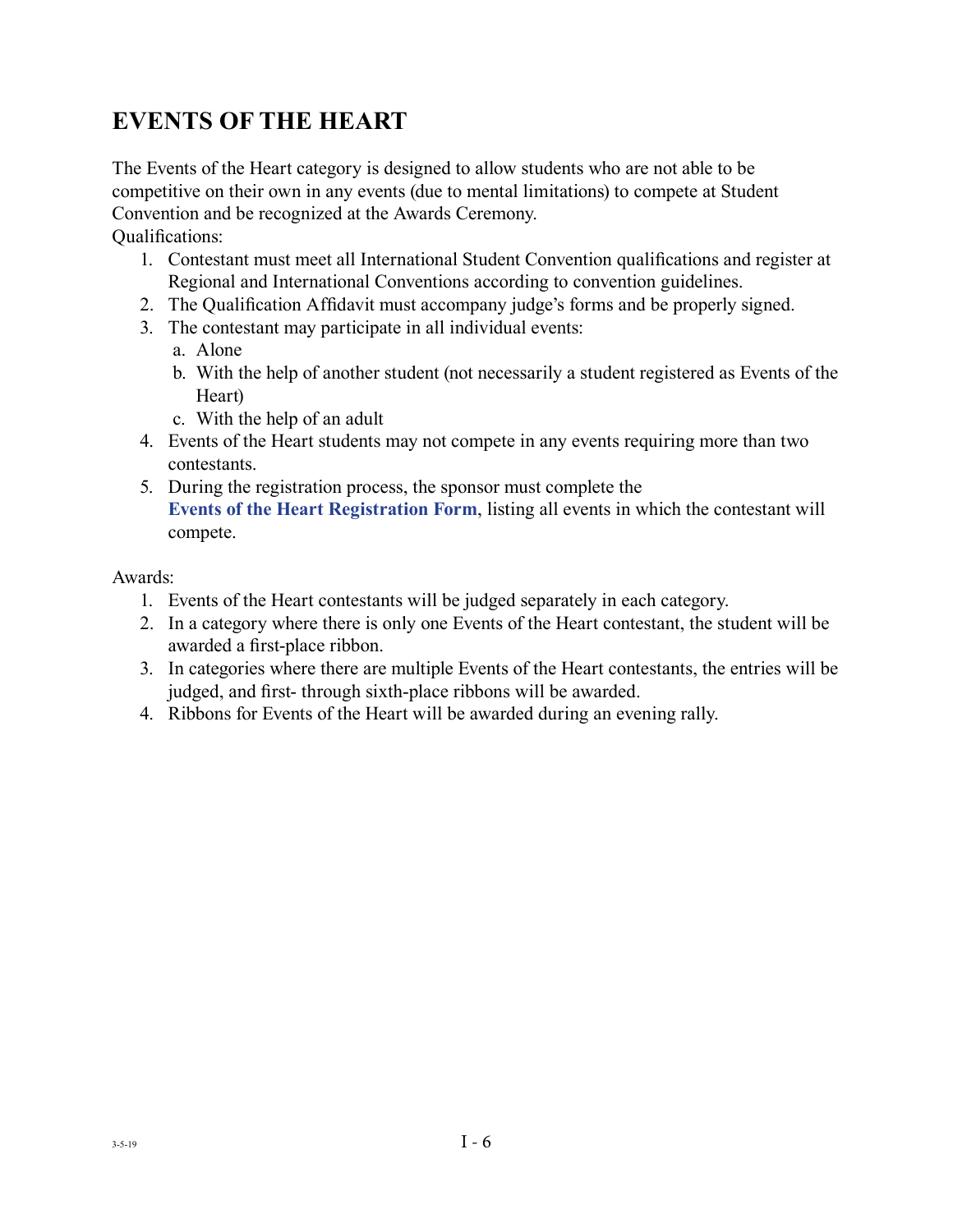# **ELIMINATION EVENTS**

Elimination events are any event where a participant or team plays an opponent and the winning team plays another winning team until a first-place winner is decided. The ISC elimination events are Basketball, Volleyball, PACE Bowl, Checkers, Chess, Tennis, and Table Tennis. At ISC, these winners will be decided with single-elimination tournaments. The thirdand fourth-place winners are decided by taking the losers from the finals (final four teams) and playing a game where the winner is third place and the loser is fourth place. The fifth- and sixth-place winners are decided by taking the losers from the semi-finals (final eight teams) and playing a short, four-team tournament, where the winner is fifth place and the loser is sixth place. Teams and individuals will be seeded based on the previous year's convention, if information is available. Seeding will not be based on a team's current year record.

This same format will be used at Regional Student Conventions, unless there is time to play a double-elimination tournament. Seeding should also occur, if information is available from the previous Regional Student Convention.

# **OPEN COMPETITION**

Please note that no Regional Convention qualification is required for the following "official" events. (Students are encouraged to participate in these events at Regional Student Convention; however, it is not a requirement to qualify for International Student Convention.)

NOTE: These events count toward the total number of school and individual entries submitted/entered. (Total combined number of performance and nonperformance events must not exceed twelve.) Only six entries from each school, except for Soulwinning, Golden Apple, Golden Lamb, Golden Harp, Christian Soldier, Christian Worker, and Consecutive Word Count.

- Bible Memory (#201)
- Website Design (#223)
- PowerPoint® Presentation—Linear #224)
- PowerPoint®—Nonlinear (#225)
- Soulwinning  $(\#230)$
- Golden Apple (#231)
- Golden Lamb (#232)
- Golden Harp (#233)
- Christian Soldier (#234)
- Christian Worker (#235)
- Consecutive Word Count (#236)
- Metalworking (#313)
- Scrapbooking (#314)
- Pennant Design (#315)
- Formals  $(\#352)$
- Coats/Suits (#353)
- Knitting  $(\#360)$
- Afghans  $(\#362)$
- Color Guard (#461)
- Flag Corps  $(\#462)$
- Music Composition (#550)
- Music Arranging (#551)
- Dramatic Monologue (#603)
- Preaching—ages 13-15  $(\#609)$
- Preaching—ages 16 and up (#610)
- Ventriloquism  $(\#624)$
- Interpretation for the Deaf (#626)
- Radio Program (#627)
- Scripture Video (#628)
- Group Bible Speaking (#629)
- A.C.E. Character Trait Video (#630)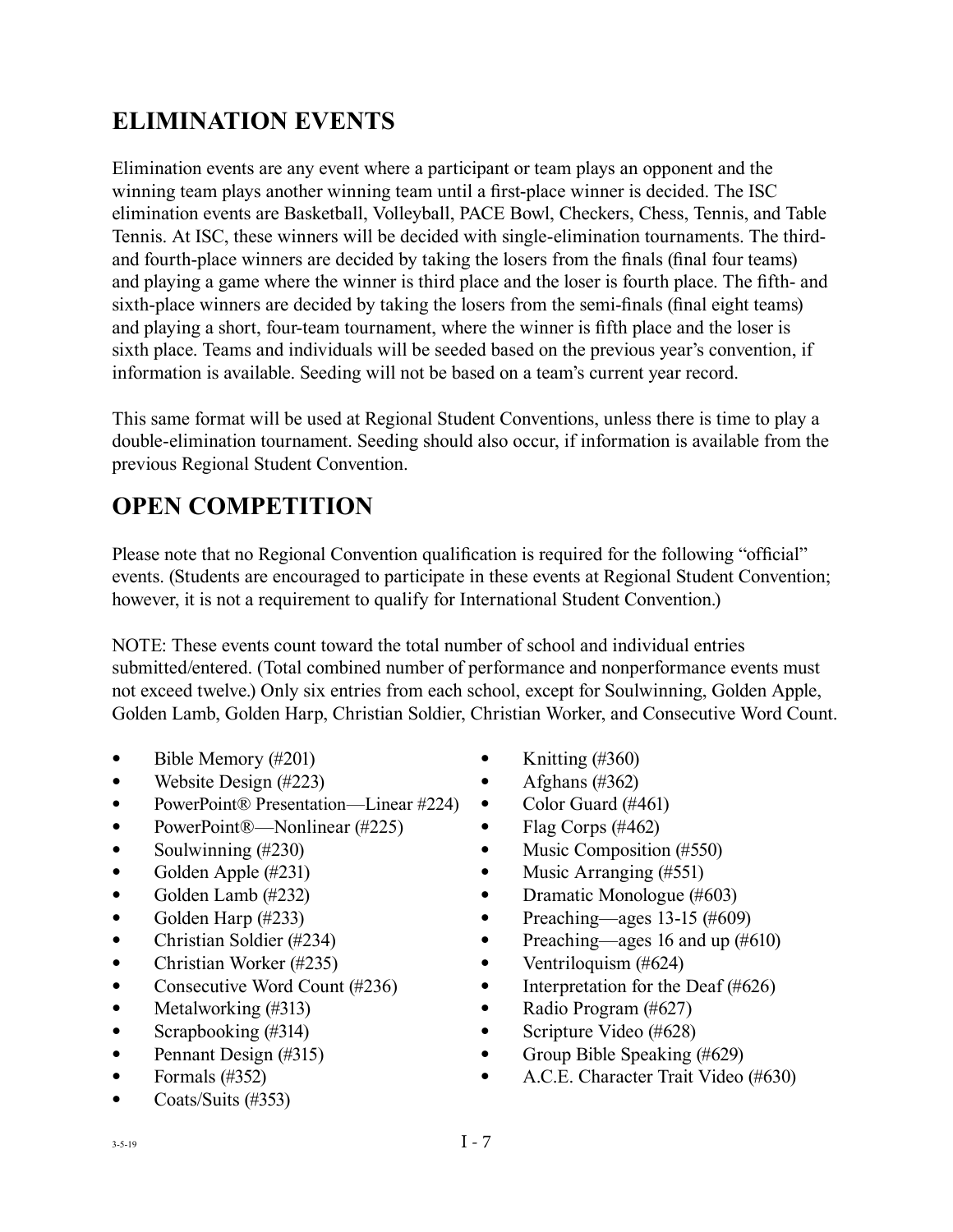### **GAME ZONE EVENTS**

This year's International Student Convention will once again feature a host of "Game Zone" events. These events are open to ALL participants attending International Student Convention and do not require Regional Convention qualification or preregistration. Competitors sign up at the International Student Convention (on site) and compete during "free time." Competition will be divided by age and gender (when applicable). Game Zone events that have occurred in the past are three-on-three basketball, hotshot basketball, sandpit volleyball, soccer, brain teasers, treasure hunt, Scripture detectives, and bowling. The variety of Game Zone events may vary from year to year based upon the facility availability.

### **APPEARANCE**

The manner of appearance and dress of A.C.E. Student Convention participants reflects an image of Christian modesty, refinement, and self-discipline. Students and sponsors are expected to support the A.C.E. Student Convention image, program, and requirements in appearance and dress. Appropriateness and modesty are the basic principles governing all appearance and dress for the A.C.E. Student Conventions. The principle of showing deference should be the lifestyle of Christian leaders. Students and sponsors are to be dressed completely and according to the guidelines upon arrival and while attending Student Convention.

The dress code, as stated in the guidelines, must be observed by everyone officially associated with Student Convention. Participants, contestants, sponsors, guests (staying on campus) and coaches are to dress in conservative, appropriate, modest attire. Fad extremes are inappropriate and will not be allowed. Participants are asked to show deference to the intent of the appearance guidelines. Violators will be asked to change their clothing or to leave the Convention. Dress requirements will be followed throughout the entire Convention, including **ARRIVAL** and **DEPARTURE.** Only those meeting the dress and appearance requirements will be allowed to register and remain on the premises. **It is the responsibility of the sponsor to ensure that all students and parents are informed of the dress and appearance guidelines prior to departing for Convention. THE SPONSOR IS ALSO ACCOUNTABLE FOR ENSURING THAT STUDENTS MEET THE DRESS AND APPEARANCE REQUIREMENTS WHILE AT CONVENTION.**

### **MALE**

Male students, sponsors, and coaches must have a neat, trim, conservative haircut. The hair is to be tapered or blocked and is to be off the collar. It is to be above the ears, with sideburns no longer than the middle of the ears. Dying or coloring the tips of the hair is not allowed. No braided or spiked hairstyles. For boys with curly hair or afros, the cut needs to be short, not to exceed one inch in length. No facial hair is permitted on contestants. Male sponsors may wear neatly trimmed mustaches and/or beards.

Those who require a haircut *will not be permitted to register* until they have located a barber and complied with the Student Convention standards.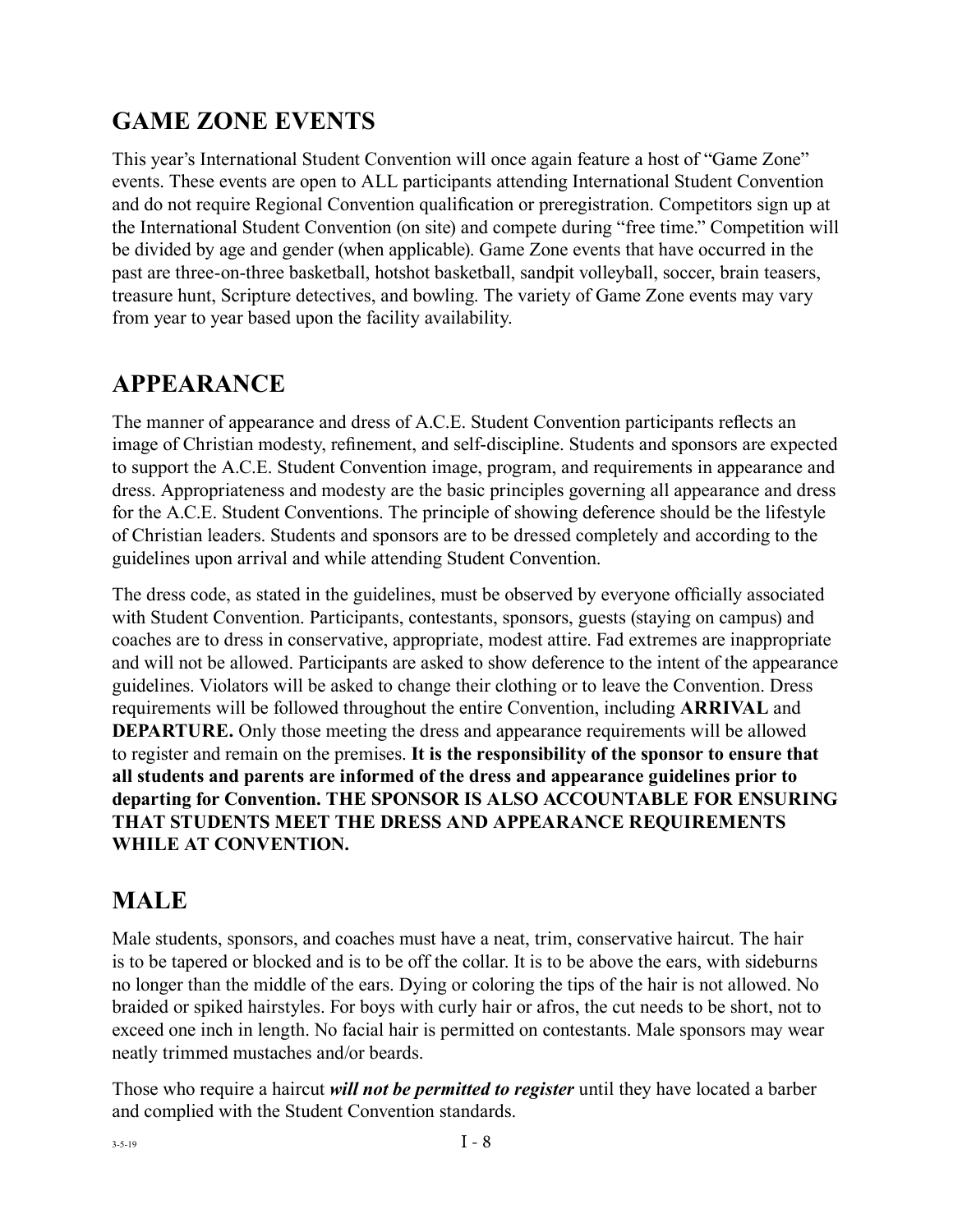Button shirts **with collars** and long conservative trousers are the appropriate attire for Convention. Belts must be worn with trousers that have belt loops. Denim jeans, cargo pants (pockets sewn to the outside), bicycle shorts, swimsuits, or fad extremes are inappropriate and will not be permitted. **Button shirts with collars, ties, and dress shoes (no tennis shoes) are to be worn to all rallies and the evening meal.** Only the top button may be left unbuttoned, when the shirt is worn without a tie at appropriate events. Clean athletic shoes may be worn during the day. Socks are to be worn. **Sandals are not allowed. Closed-toe and closed-heel shoes only.**

For participating in music events and platform events where costumes are not worn, each male contestant is to wear a button shirt with collar (shirt tucked in), sports coat, dress pants or suit, dress shoes, and tie, or school uniforms that meet the Convention standards. Clothing should be clean and neatly pressed; shoes should be shined. Exceptions: Mennonites, Amish, Dunkard Brethren, and other groups that wear their traditional distinctive clothing.

Male students and sponsors must be fully clothed in street attire (with shoes) anytime they are in the residence hall lobby or outside the residence hall room visiting on another floor. Modest sleep attire may be worn in the residence halls while en route to or from restrooms or showers.

PLEASE NOTE—MALE SPONSORS, STUDENTS, AND COACHES: NO JEWELRY OTHER THAN WEDDING BANDS, WRISTWATCHES, AND CLASS RINGS. NO BODY PIERCINGS ARE ALLOWED.

#### **Male (Athletic Wear)**

Male competitors in athletic events must wear loose-fitting, full-length sweatpants, warm-up pants, trousers, or **KNEE-LENGTH** hemmed shorts. (No spandex pants or shorts will be allowed for Male athletic wear.) For Physical Fitness: Track pants must be worn during this event; no shorts allowed. (Exception: A numbered tank top over a T-shirt is acceptable for athletics. T-shirt must match the color of the tank top or be white.) Sleeves must stay draped over the shoulders at all times. Uniformity in dress is mandatory for athletic team events. **Knee-length** hemmed shorts are allowed for **official** athletic competition only. Shoes must be worn to participate in events.

**Full-length sweatpants, warm-up pants, or trousers must be worn over athletic shorts while en route to or from competition.** Athletic participants may wear athletic attire to meals (as described above) if they are scheduled to compete that day. When competition is over for the day, students must change into appropriate Convention attire. Athletic shorts are **NOT** allowed at any time in open competition areas or in any other area on campus.

Only students competing in athletics may wear athletic attire. No jewelry is allowed in athletics.

 $I - 9$ BASKETBALL AND VOLLEYBALL TEAMS: *Nonmarking soles are required for all athletic shoes worn on gym floors.*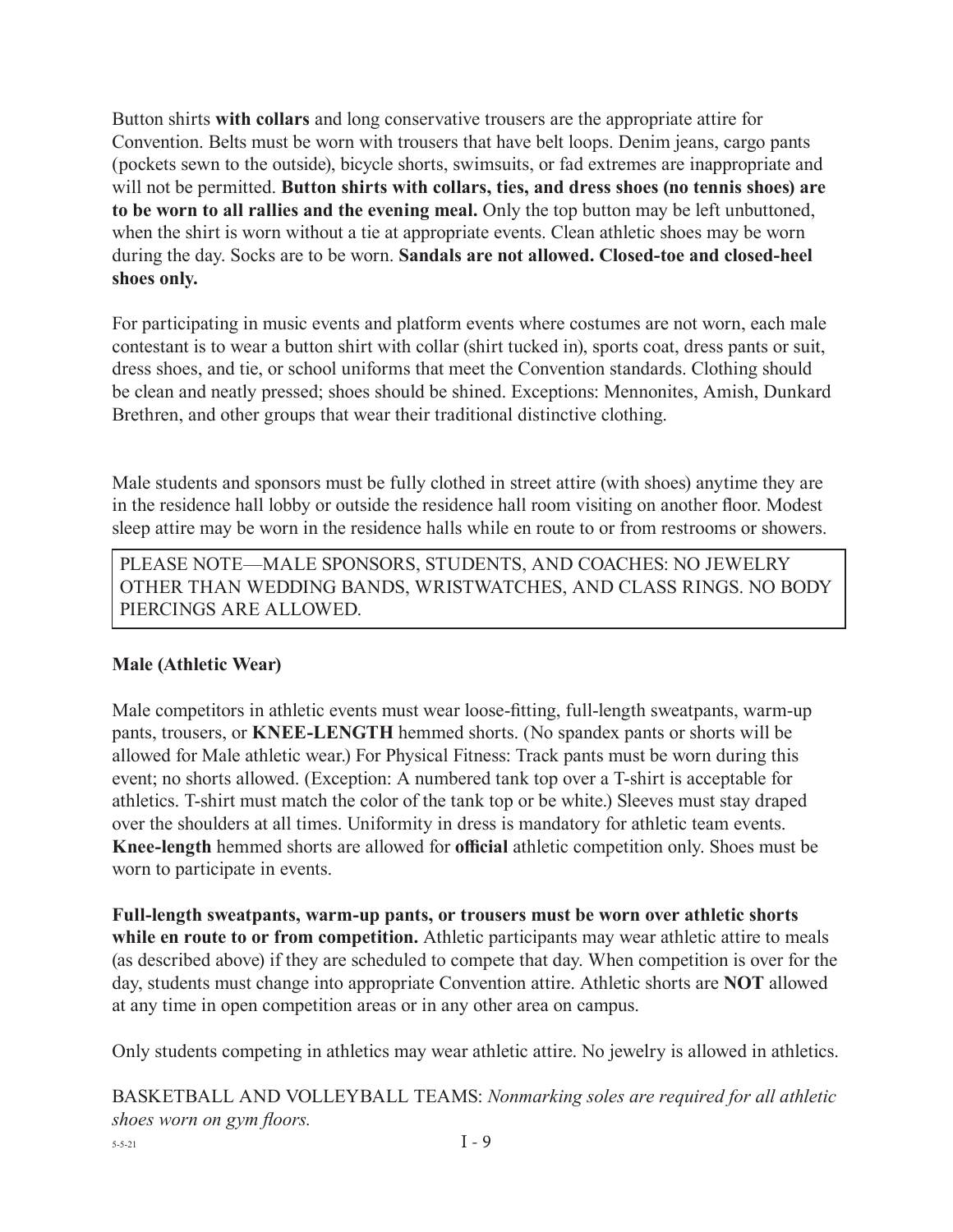### **FEMALE**

An image of Christian discretion and modesty is to be portrayed. All female sponsors, coaches, and students must wear dresses, skirts (which are no shorter than the bottom of the knee, standing or sitting), or culottes (see requirements for culottes under Female Athletic Wear). **Slits must be no higher than the bottom of the knee.** Dresses and blouses must come to the neckline in front (to the clavicle bone) and back (to the bottom of the neck), without see-through material. TIGHT, FORM-FITTING ATTIRE and fad extremes are inappropriate and will not be allowed. Midriffs must be covered at all times in all positions. Denim, cargo, stone-washed clothing, T-shirts, slacks, shorts, swimsuits, bicycle shorts, V-neck, or sleeveless dresses or blouses will not be allowed. Dress shoes must be worn for rallies and evening meals. **Sandals are NOT allowed**—shoes must have a closed toe and closed heel. Hosiery or socks must be worn (no-show socks are acceptable). However, hosiery is no longer required for competitions or rallies. Makeup and jewelry should be conservative and minimal—only one earring (smaller than a dime in size) per ear, in the earlobe. No other body piercings are allowed.

Girls and ladies must be fully clothed in street attire (with shoes) anytime they are in the residence hall lobby, visiting on another floor, or outside the residence hall room. Modest robes may be worn in residence halls while en route to or from restrooms or showers.

#### **Female (Athletic Wear)**

Loose-fitting culottes and tops are to be worn for competition in volleyball, archery, tennis, table tennis, and track. Culottes must be full, loose-fitting, and have the appearance of a skirt. When in an upright standing position, culottes must be **below the knee.** For modesty reasons it is recommended that white athletic clothing, especially culottes, NOT be worn. **(A T-shirt must be worn under V-neck athletic shirts.)** Sleeves must stay draped over the shoulders at all times. Female athletic wear (shirts and undershirts) must stay tucked in during athletic play and running events.

Following are companies that provide culottes that meet the A.C.E. Student Convention standard at reasonable prices. When ordering, ask for box pleat culottes and be sure the length is acceptable (no shorter than the bottom of the knee).

| Far Above Rubies               | Dressing for His Glory  |
|--------------------------------|-------------------------|
| 11357 Lamos Road               | 516 Riggs Avenue        |
| Montague, MI 49437             | Berlin, NJ 08009        |
| 888-200-8770   231-894-9331    | Phone: 856-336-8945     |
| far-above-rubies.net           | dressingforhisglory.com |
| ginny.faraboverubies@gmail.com |                         |

For sources of approved culottes, please reference additional information on the ISC webpage under **[Miscellaneous Links](https://www.acestudentprograms.com/guidelines)**.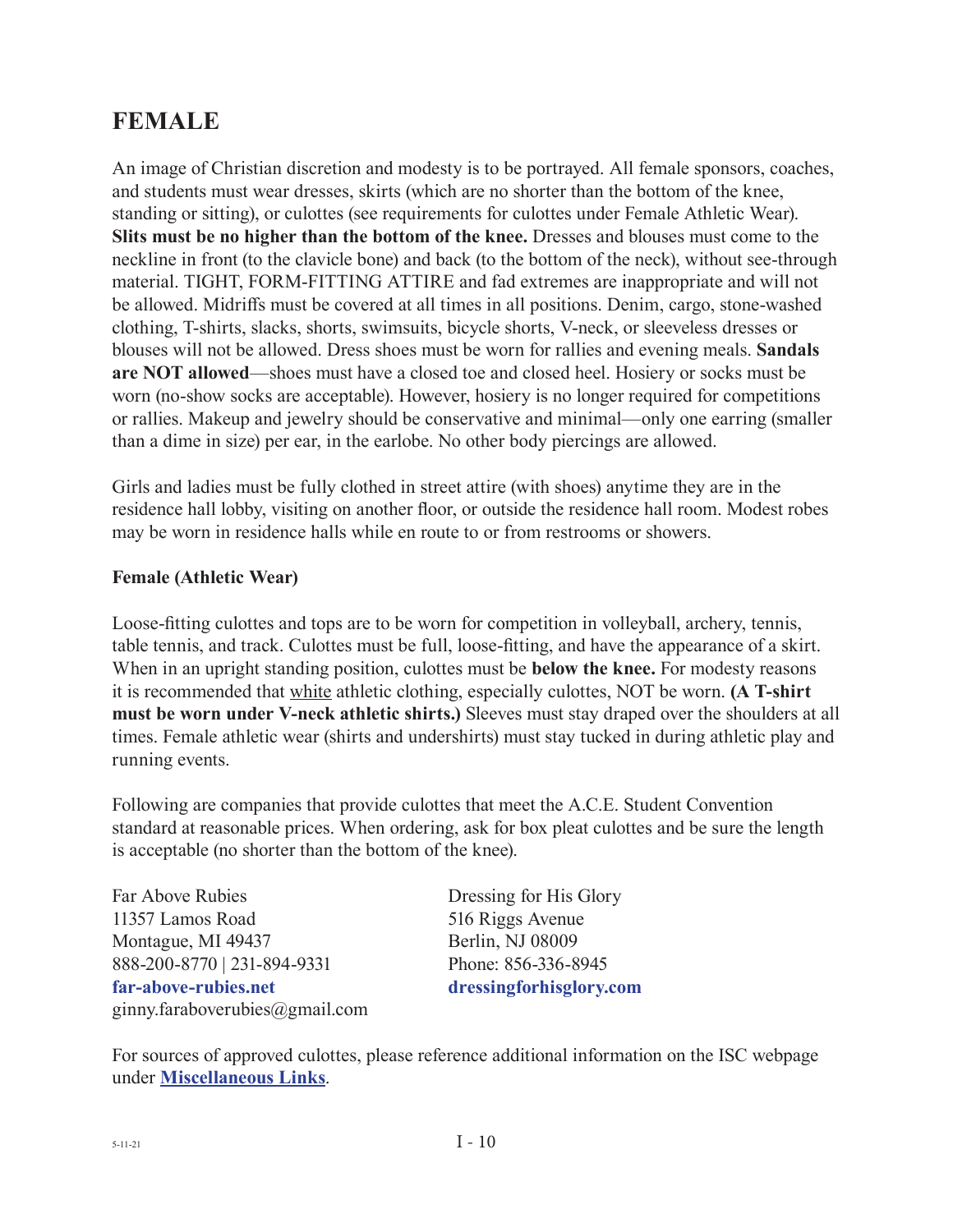### **Guidelines for Appropriate Dress During Platform Events:**

**Gentlemen:** Dress shirts, ties, and jackets should be worn for all platform events with the following exceptions:

- 1. School uniforms or a tuxedo with either a vest or cummerbund without a jacket may be worn to perform.
- 2. Jackets are not required for PACE Bowl or Puppets.
- 3. Jackets and ties are not required in the following categories: One-Act Play, Dramatic Dialogue, Illustrated Storytelling, Clown Act, Famous Speech.

**Ladies:** Nice church outfits should be worn for all platform events with the following exceptions:

- 1. School uniforms may be worn to perform.
- 2. Formal attire that meets the modesty requirements for Student Convention may be worn.
- 3. Formal attire or church outfits are not required in the following categories: One-Act Play, Dramatic Dialogue, Dramatic Monologue, Illustrated Storytelling, Clown Act.

### **Guidelines for Appropriate Dress During Music Events:**

**Gentlemen**: Dress shirts, ties, and jackets should be worn for all music events with the following exceptions:

- 1. School uniforms may be worn to perform.
- 2. A tuxedo with either a vest or cummerbund without a jacket may be worn.
- 3. Choir robes may be worn over shirt, tie, and pants.

**Ladies:** Nice church outfits should be worn for all music events with the following exceptions:

- 1. School uniforms may be worn to perform.
- 2. Formal attire that meets the modesty requirements for Student Convention may be worn.
- 3. Choir robes may be worn to perform over dresses, skirts, and blouses.

### **APPEARANCE CHECK**

All athletic competition clothing (male and female) will be checked at the beginning of scheduled competition by the athletic staff. No coach or team member in violation of the dress code will be allowed to participate.

Appearance will be checked at registration, prior to all rallies, and before the evening meals. **To avoid embarrassment, please abide by the dress code.**

Here are some checklists for the staff to use with the dress code: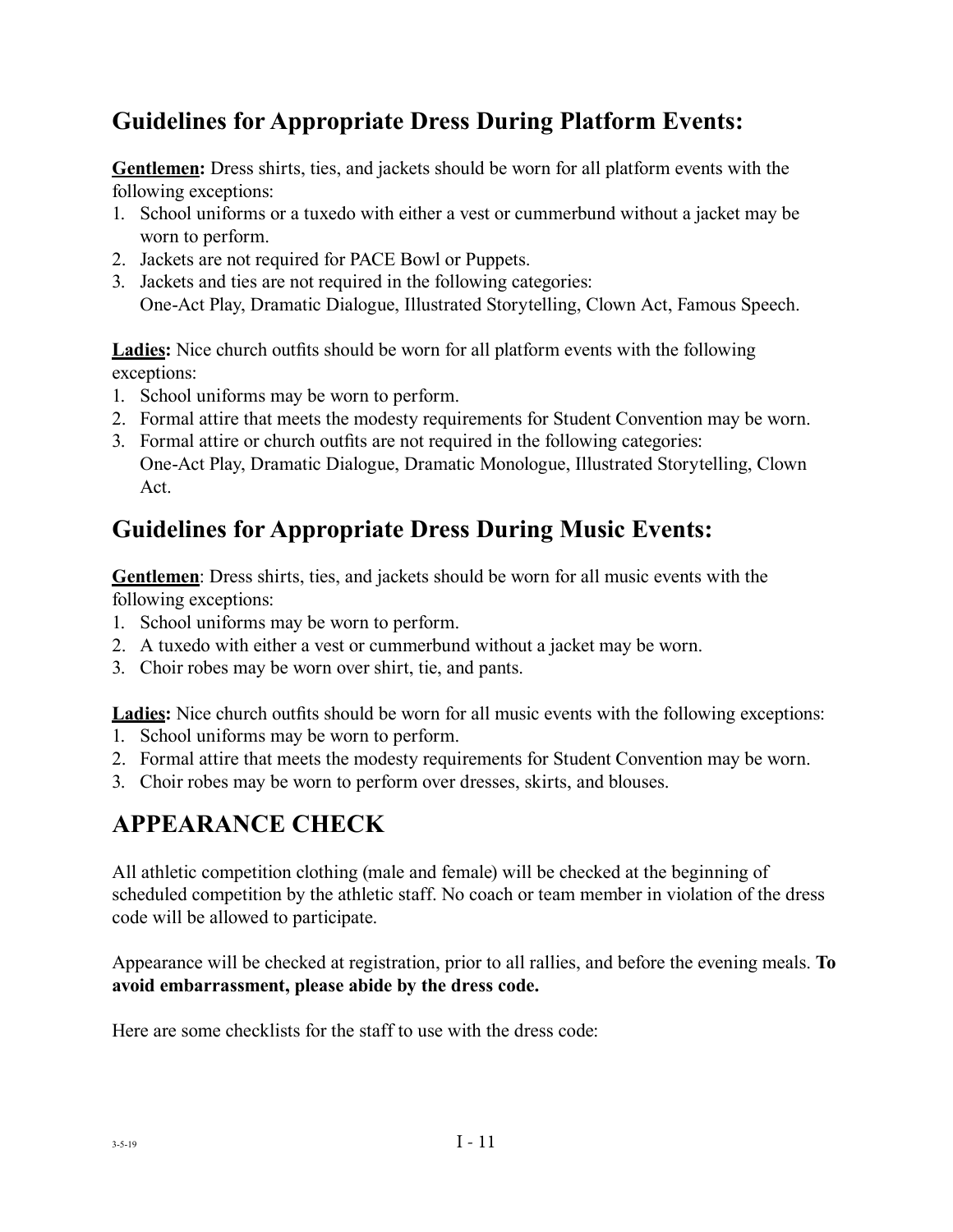### **Is your school ready for Registration Dress-Check?**

Use this checklist to make sure **ALL** of your students, sponsors, and guests (staying on campus) are ready for dress-check. **Convention Appearance Guidelines will be enforced. Consult your** *Student Convention Guidelines* **for ISC appearance standards. The following checklist covers areas most frequently addressed.**

#### **FEMALES**

#### **Appearance is to be conservative, modest, and neat.**

□ **Hair:**

- Hair must be a natural color—no fads
- □ **Jewelry:**
	- Jewelry must be conservative and minimal.
	- Only one earring per earlobe (smaller than a dime in size) is permitted.

#### □ **Blouses/Tops:**

- No form-fitting tops are permitted.
- Necklines must come to the clavicle in the front and to the bottom of the neck in the back.
- Midriffs must be covered at all times and in all positions.
- No see-through tops, denim, or stone-washed clothing is permitted.

#### □ **Dress, Skirt, or Culottes:**

- No form-fitting dresses, skirts, or culottes are permitted.
- Slits may not extend higher than the bottom of the knee.
- Hemlines of dresses, skirts, or culottes must be no shorter than the bottom of the knee (when standing or sitting).
- Skirts with see-through fabrics must be lined or worn with slips.
- No cargo (pockets sewn to the outside of skirt), denim, or stone-washed clothing are permitted.
- □ **Shoes:**
	- Only closed-toe and closed-heel shoes are to be worn. No sandals or flip-flops are permitted.
	- Shoelaces are to be neatly tied.

Please evaluate each of these areas before you enter registration. Schools may not finish registration until all students, sponsors, and guests (staying on campus) have successfully completed dress-check. I have checked **each** of my students, sponsors, and guests (staying on campus). They **each** meet the convention dress guidelines and **are ready for dress-check.**

Female Head Sponsor's Signature School Name

 $\overline{a}$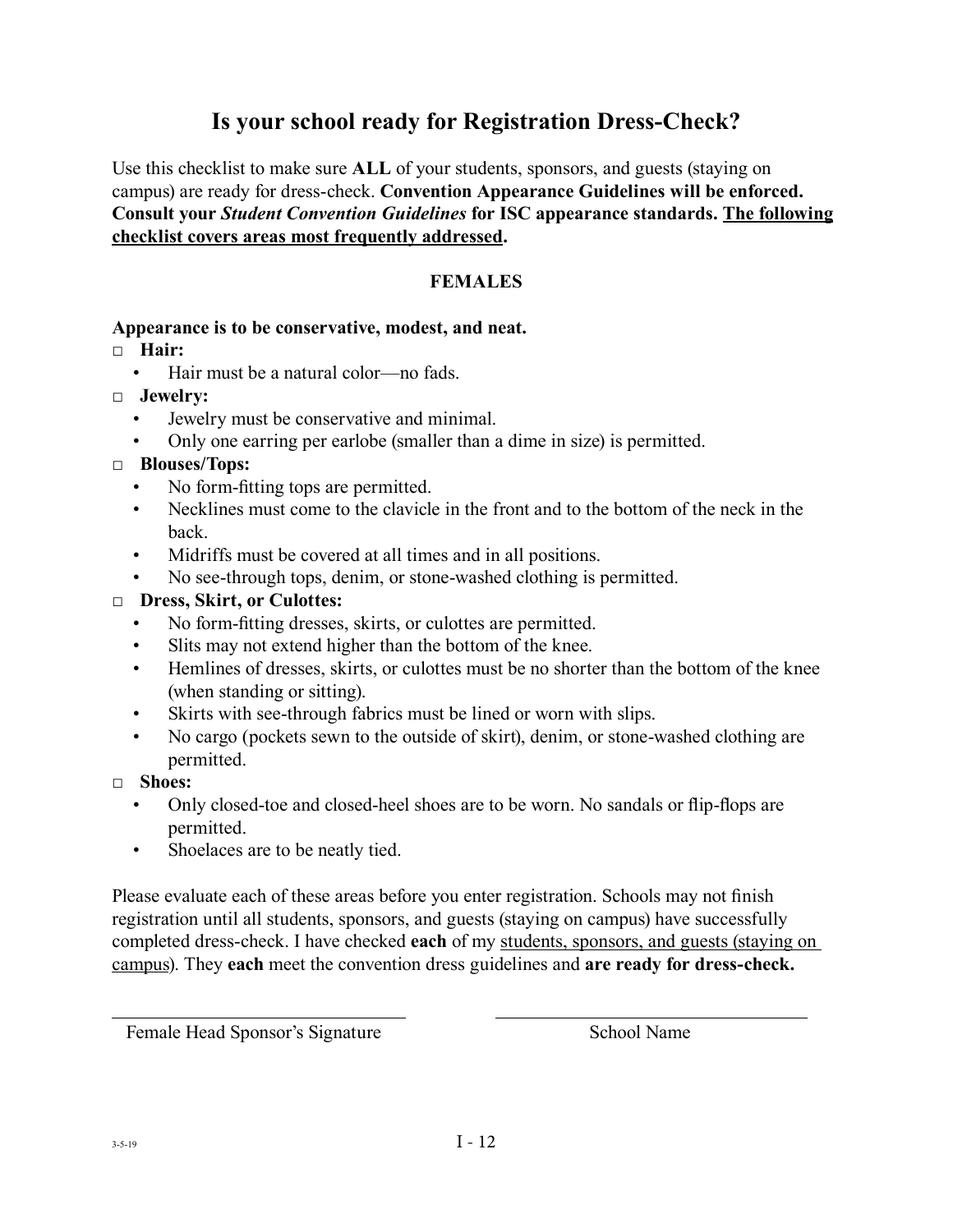### **Is your school ready for Registration Dress-Check?**

Use this checklist to make sure ALL of your students, sponsors, and guests (staying on campus) are ready for dress-check. **Convention Appearance Guidelines will be enforced. Consult your Student Convention Guidelines for ISC appearance standards. The following checklist covers areas most frequently addressed.** 

#### **MALES**

#### **Appearance is to be conservative, modest, and neat.**

#### □ **Hair:**

- Men must have neat, trimmed, conservative haircuts—no fads.
- The hair is to be tapered or blocked, not touching the ear or collar.
- Sideburns may be no lower than the middle of the ear.
- Neither dying nor coloring the tips of the hair is allowed.
- No braided or spiked (if in doubt, comb it down) hairstyles are permitted.
- Extra curly or afro hair is not to exceed one inch in length.

#### □ **Facial Hair:**

- No facial hair is permitted on students.
- Male sponsors may wear neatly trimmed mustaches and/or beards.

#### □ **Acceptable Jewelry:**

- One watch and one ring is permitted.
- All other jewelry must be removed.
- □ **Shirts:**
	- Button-up shirt (polos are acceptable) with a collar and sleeves is appropriate.
	- Only top button may be left unbuttoned.
	- Shirts with tails are to be tucked into pants.

#### □ **Pants:**

- Slacks, dress pants, or long, conservative trousers are appropriate.
- Denim jeans, cargo pants (pockets sewn to the outside), bicycle shorts, swimsuits, or fad extremes are inappropriate and are not permitted.
- Pants are to be worn properly (at the waistline).
- Belts must be worn with pants, slacks, or trousers that have belt loops.
- □ **Shoes:**
	- Dress shoes or sneakers with matching socks are appropriate.
	- Only closed-toe and closed-heel shoes are to be worn. No sandals or flip-flops.
	- Shoelaces are to be neatly tied.

Please evaluate each of these areas before you enter registration. Schools may not finish registration until all students, sponsors, and guests (staying on campus) have successfully completed dress-check. I have checked each of my students, sponsors, and guests (staying on campus). They each meet the convention dress guidelines and are ready for dress-check.

 $\overline{a}$ 

Male Head Sponsor's Signature School Name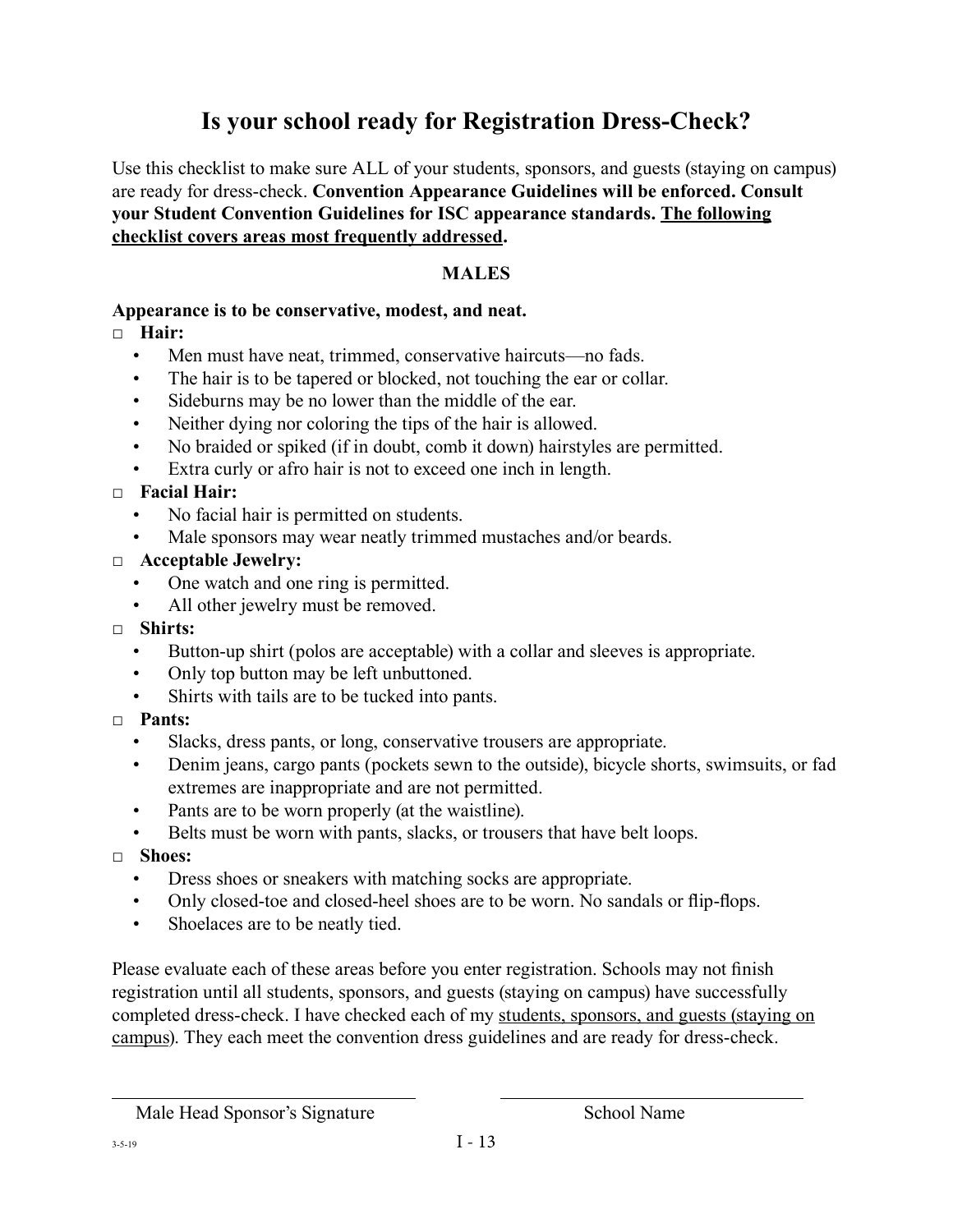# **GENERAL GUIDELINES FOR CONDUCT**

### **RALLY ATTENDANCE**

Sponsors and students must attend all rallies. All students must sit with their own sponsors during the rally. Sponsors are also expected to PROHIBIT students from booing or using flash attachments at inappropriate times. Students who are too ill to attend scheduled activities are to remain in the care of their sponsors.

### **CONDUCT**

"Abstain from all appearance of evil" must be the guiding principle of all interaction between the young men and the young ladies attending the Convention. Maintaining the highest possible standard of behavior is a God-given responsibility. Sponsors and staff should be constantly alert and should not hesitate to correct any behavior that is "unseemly."

The "six-inch" rule must be followed at all times. Couples should not isolate themselves from the group and should be properly chaperoned at all times. At no time are students allowed in cars, buses, vans, or in dimly lit areas without a sponsor. It is the sponsor's responsibility to ensure that all students comply with Convention curfews. These guidelines are applicable to all Convention attendees. Remember: Contestants need rest to do their best in competition.

### **SPONSORS**

#### **Sponsors are the key to good attitudes among the students and a cooperative spirit at the Convention.**

Each student must be directly responsible at all times to a specific sponsor. There must be one male sponsor for every one to eight boys and one female sponsor for every one to eight girls. Sponsors must be at least **twenty-one** years of age at the time of Convention. Parents may serve as the sponsor for their children (father/daughter, mother/son) if staying off campus.

In exceptional cases, a school may assume responsibility for students from another school, provided this does not exceed the one-to-eight ratio. In such cases, both schools must pay the school registration fee. Sponsors must reside with their students. Sponsors must meet the appearance dress code. Only those conforming to these requirements will be allowed to register and to remain on the premises. Sponsors are responsible for enforcing the dress and conduct guidelines with all students in their care.

Sponsors will be accountable for damaged or missing items belonging to the host campus or other contestants.

**Each church, school, or organization must complete a Student Convention Screening Form (CF16) prior to Convention.** All sponsors must also complete a Sponsor Registration Form (CF5) at both the Regional and the International Student Conventions.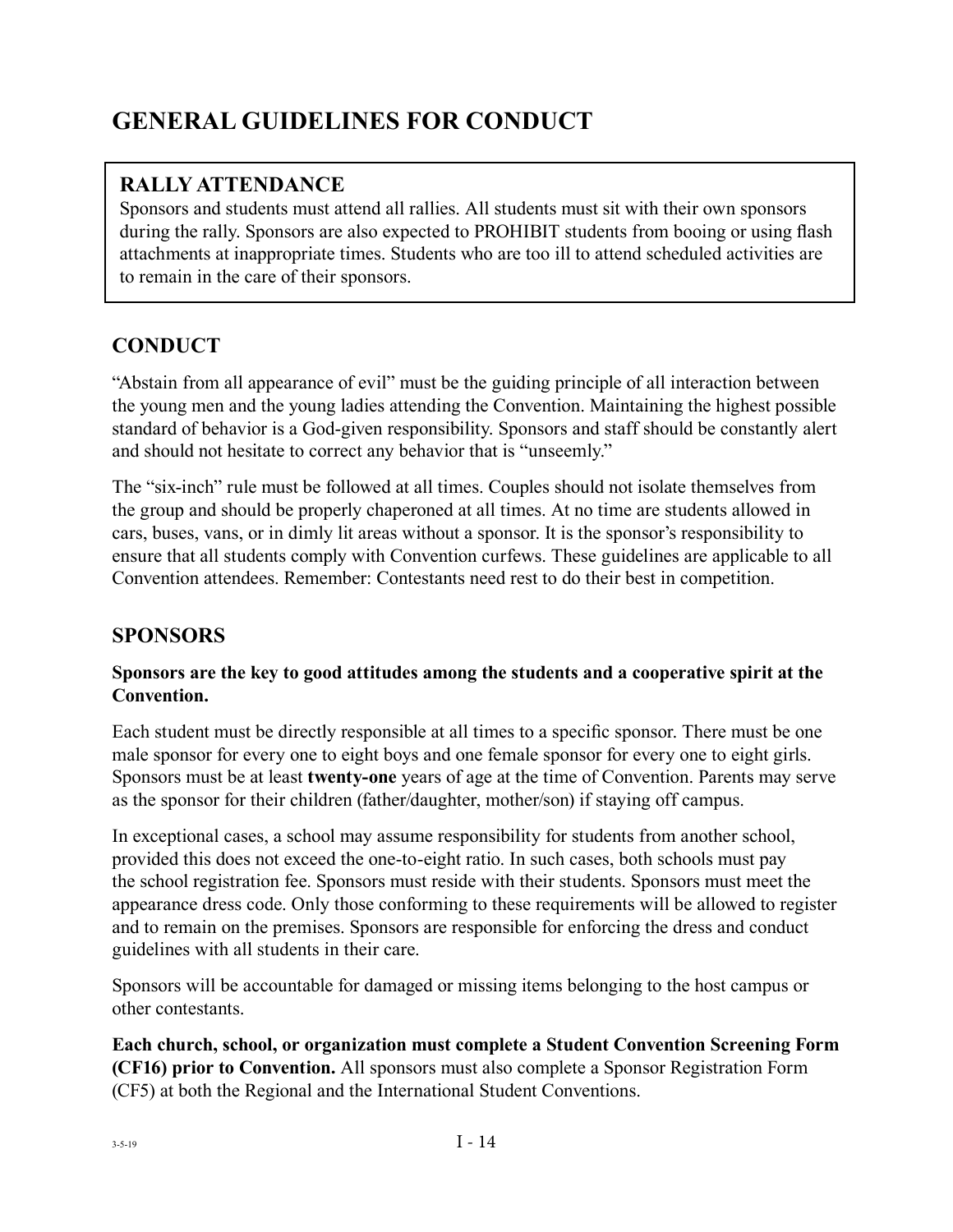### **SPECTATORS AND GUESTS**

Guests are welcome to attend Convention and are encouraged to meet the age and appearance standards. Spectators are welcome to attend events and rallies. Children under the age of six are not allowed in competition rooms. Guests must register upon arrival and may purchase individual meal tickets at the Information Center. No students under the age of thirteen will be allowed to stay on campus (when campus housing is available).

### **OTHER GUIDELINES**

#### **CHECKLIST OF PERSONAL THINGS TO BRING:**

| Bible                         | Appropriate clothing                  |
|-------------------------------|---------------------------------------|
| Notebook                      | Toiletries                            |
| Camera                        | Robe, slippers                        |
| Athletic equipment            | Prescription medicines (to be kept)   |
| Musical instrument            | by sponsor)                           |
| Competition entries/paperwork | Money for activities/snacks/souvenirs |

Please check the A.C.E. website at **www.acestudentprograms.com** or the *Accelerator* for specifics on bedding. At most Convention facilities, bedding is NOT provided.

**NOTE:** Each sponsor should bring a lockable suitcase for valuables such as watches, rings, awards, and prescription medicines. It is imperative that **ALL** items be labeled. A.C.E. is not responsible for lost or stolen items.

#### **Things NOT Permitted on Campus:**

| Tobacco                                     |
|---------------------------------------------|
| Firearms/weapons                            |
| Toy guns of any kind (except those used for |
| competition props)                          |
| Alcohol                                     |
| <b>Narcotics</b>                            |
| MP3 Players                                 |
| CD players/CDs (except those used for       |
| competition)                                |

Video games Fireworks Television sets Clock radios Secular magazines and books Skateboards/roller blades Sneaker skates Scooters

#### **NOTE: ONLY SPONSORS** are allowed to have radio/walkie-talkies.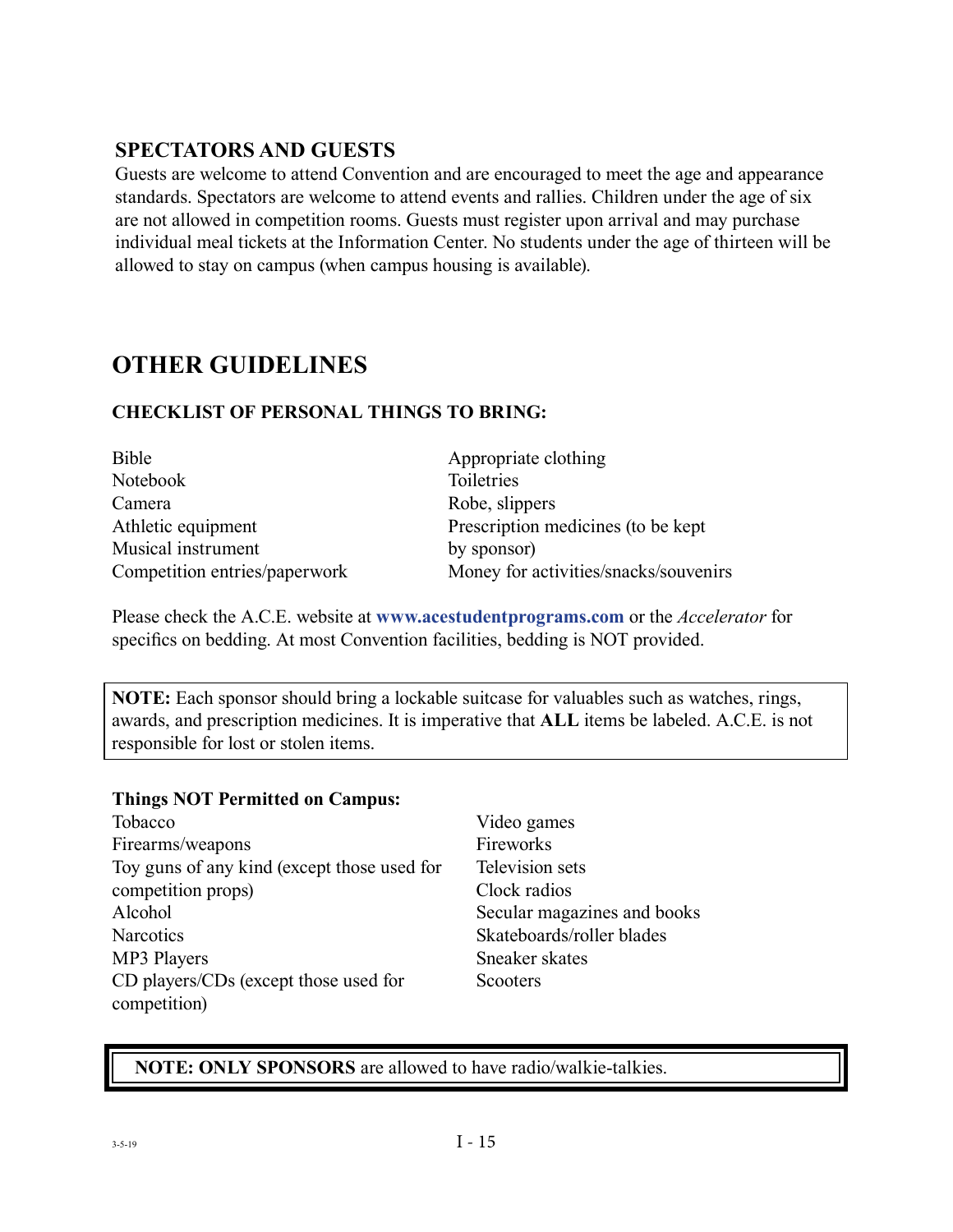### **MEDICAL**

A.C.E. does not provide an infirmary or medical staff for the Convention. Sponsors should be prepared to deal with minor problems, such as headaches and small scratches. All schools must be responsible for their own first-aid supplies for athletic competition.

Each student registered must submit a Consent to Emergency Health Care and Indemnification Form (CF8). Each person must provide his/her own medical and accident insurance. The Consent to Emergency Health Care and Indemnification Form includes a statement releasing A.C.E. from responsibility and liability for any medical expenses incurred during the Convention or travel to/from the Convention area.

Students with a history of a particular medical problem requiring special treatment must note such problems on the CF8. They should also wear an identifying bracelet or other I.D. that would alert medical personnel to the existence of a particular problem.

### **JUDGING**

Decisions of the judges are final. Judge's forms will be returned (when possible) to the contestants or sponsors following the Regional Student Convention. Time permitting, Convention judges will make suggestions and comments for contestants' improvement. If you are qualified with post-graduate training or life experience and are interested in serving as a paid judge, please contact the Convention Office (**Studentconventions@aceministries.com)** for a Judge's Application. You will be notified if selected. Judges will receive instructions and a packet of forms at the Convention site.

### **DEFERENCE**

In order to show deference to those who practice denominational distinctives at their local churches, sponsors and/or contestants are asked to refrain from discussing denominational distinctives with anyone outside their own group during Convention.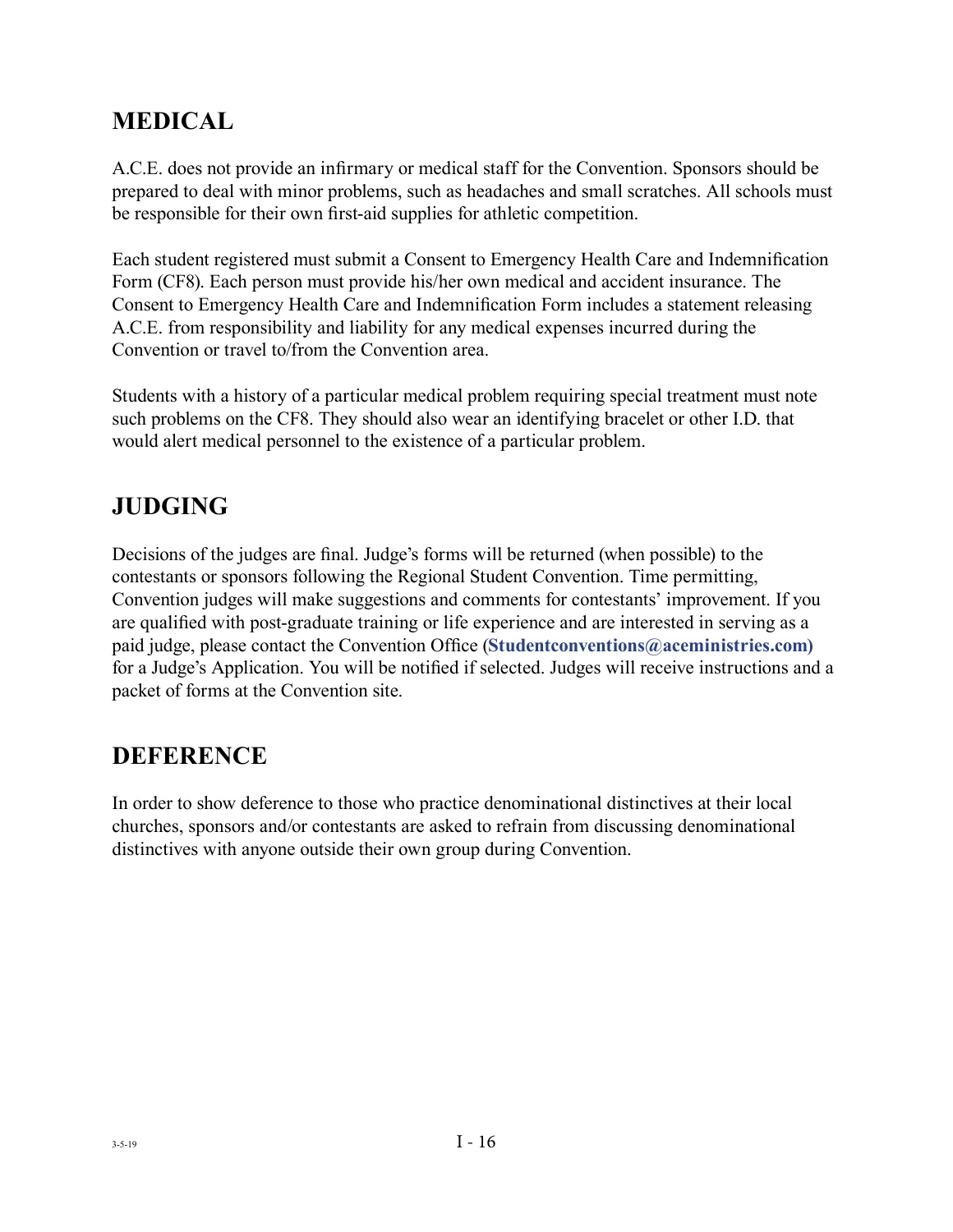# **REGISTRATION AND PROCEDURES**

### **REGIONAL REGISTRATION**

Visit the A.C.E. website at **www.acestudentprograms.com** or see your *Accelerator* for contact information, dates, and locations of **authorized** Regional Student Conventions. The School Registration program is available through the A.C.E. website.

School registration is nonrefundable, but individual fees are refundable.

All contestants and sponsors must be registered on the School Registration program. Each contestant is required to have three (3) judge's forms for each event in which he/she is to compete. Judge's forms automatically print from the School Registration program and are also available with these *Student Convention Guidelines* (See Section X – Convention Forms Index).

In addition to the information required on the School Registration program, each sponsor must submit a Sponsor Registration Form (CF5). Each school, church, or organization must complete a Student Convention Screening Form (CF16) prior to Convention. All Convention Forms are included on the School Registration Program, and a sampling of Convention Forms is included in these guidelines.

All participants, sponsors, guests, and contestants attending an A.C.E. Convention must provide their own medical and accident insurance.

#### **Summary—Submit these items for Regional Registration.**

1. Complete online convention registration program at studentprograms.aceministries.com

2. CF5—Sponsor Registration Form (one per sponsor)

- 3. CF6—Permission for Participation (one per student)
- 4. CF8—Parent/Guardian Consent to Emergency Health Care for Minor/Indemnification (one per student)

5. CF16—Student Convention Screening Form (each school, church, or organization) **NOTE:** For International Registration, you may use the same School Registration program. Simply indicate "International Student Convention."

All remaining forms and paperwork should be submitted upon arrival at Convention. Entries in Essay Writing, Poetry Writing, Short Story Writing, Website Design, Linear PowerPoint®, Nonlinear PowerPoint®, Music Composition, Music Arranging, Scripture Video, and A.C.E. Character Trait Video require a Creative Composition Affidavit (CF28) and a judge's form for each of the three (3) copies of entry.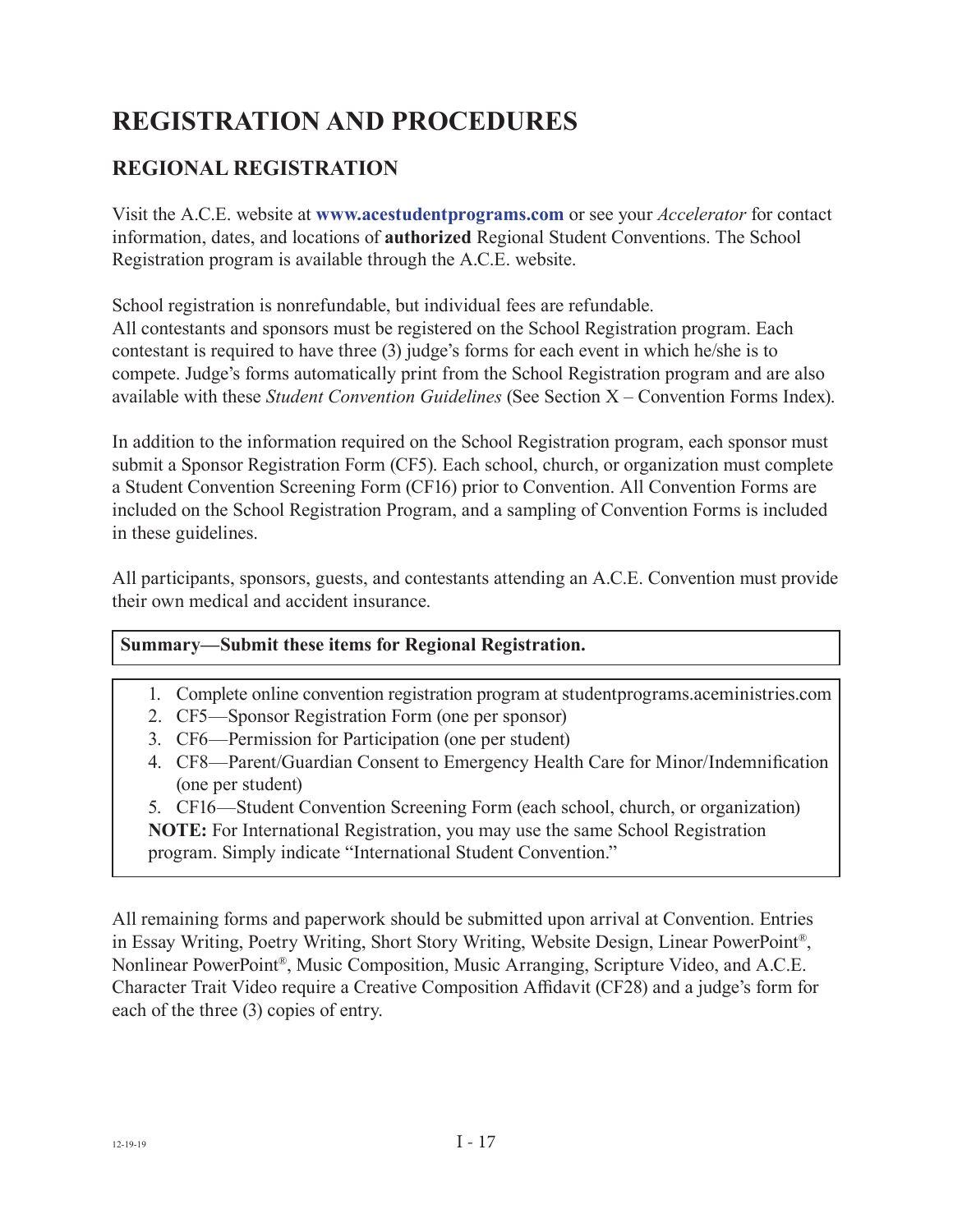### **INTERNATIONAL REGISTRATION**

For International Convention Registration, you may use the same Convention Registration website that was used to register for the Regional Student Convention; simply indicate "International Student Convention."

School registration is nonrefundable, but individual fees are refundable.

Preregistration is required for participation in the International Convention. Schools whose contestants qualify for the International Convention must register the school, sponsor, and contestants with the International Convention Registrar as soon as possible. Watch the A.C.E. website at **acestudentprograms.com** and the *Accelerator* for the registration deadline. The school registration fee and all appropriate material must be included with registration.

All information should be sent to:

MAILING ADDRESS: Attn: ISC A.C.E. P.O. Box 2707 Hendersonville, TN 37077-2707

SHIPPING ADDRESS Attn: ISC A.C.E. 130 Maple Drive North Hendersonville, TN 37075

#### **Summary—Submit these items for International Registration.**

- 1. Complete online convention registration program on the A.C.E. website.
- 2. CF5—Sponsor Registration Form (one per sponsor)
- 3. CF6—Permission for Participation (one per student)
- 4. CF8—Parent/Guardian Consent to Emergency Health Care for Minor/Indemnification (one per student)
- 5. CF16—Student Convention Screening Form (each school, church, or organization)

 All participants, sponsors, guests, and contestants attending an A.C.E. Convention must provide their own medical and accident insurance.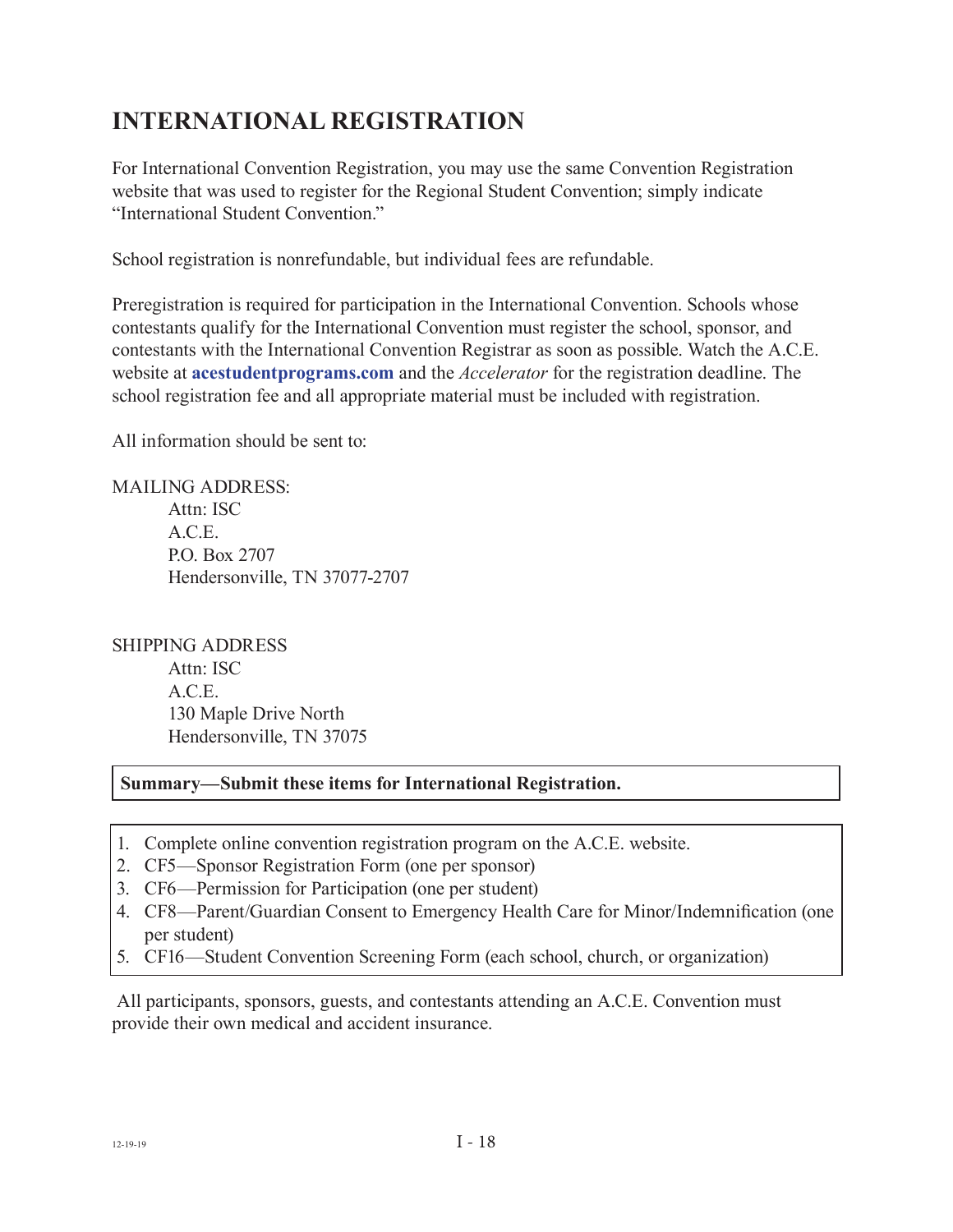### **EARLY ENTRY SUBMISSION**

### **REGIONAL STUDENT CONVENTION:**

To help facilitate judging, the following event entries must be submitted before Convention. These entries will be judged prior to Convention, and winners must be present to receive medals. For example, if the third-place winner in Essay Writing is not present, his/her name will be removed from the winners' list and the subsequent winners will move up.

- Essay Writing
- Poetry Writing
- Short Story Writing
- Website Design
- PowerPoint Presentations
- Music Composition
- Music Arranging
- Radio Program
- Scripture Video
- A.C.E. Character Trait Video

Please watch the A.C.E. website at **[acestudentprograms.com](https://www.acestudentprograms.com/)** and the *Accelerator* for early entry deadlines. **NOTE:** Early entries must include all paperwork. None of these entries will be accepted on site at Convention.

### **INTERNATIONAL STUDENT CONVENTION:**

Written Entries, Website Design, PowerPoint Presentations, Music Composition, Music Arranging, Radio Program, Scripture Video, and A.C.E. Character Trait Video, will be submitted electronically prior to Convention. When you register your school for ISC, you will receive an email with instructions on how to submit your early entries.

### **STUDENT CONVENTION SCREENING FORM (CF16)**

A.C.E. realizes the awesome responsibility and trust your educational ministry and the parents you serve are placing in our ministry by allowing the most precious earthly treasures children—to attend an A.C.E. Student Convention. The times in which we live today require us to take greater precautionary measures in protecting lives and ministries. In an effort to ensure the safety of all who attend and to retain the integrity of the Student Convention program, A.C.E. respectfully requests (requires) each school, church, or organization to complete a Student Convention Screening Form (CF16) prior to Convention. Please be assured that the information provided will remain confidential. The Student Convention Screening Form (CF16) is included on the School Registration program and is also included in Section X.

## **SPONSOR REGISTRATION FORM (CF5)**

Each sponsor must complete a Sponsor Registration Form (CF5). Be sure to include all information. Remember: A sponsor cannot be responsible for more than eight students. A female sponsor must sponsor only female students, and a male sponsor must sponsor only male students. (Exception: A father may sponsor his daughter(s) and a mother may sponsor her son(s), providing they stay off campus.) If you are sponsoring students from another school, be sure to indicate their names and the name of the school. If another school is sponsoring your students, please make a note giving the name of the sponsoring school and the name of the sponsor. All